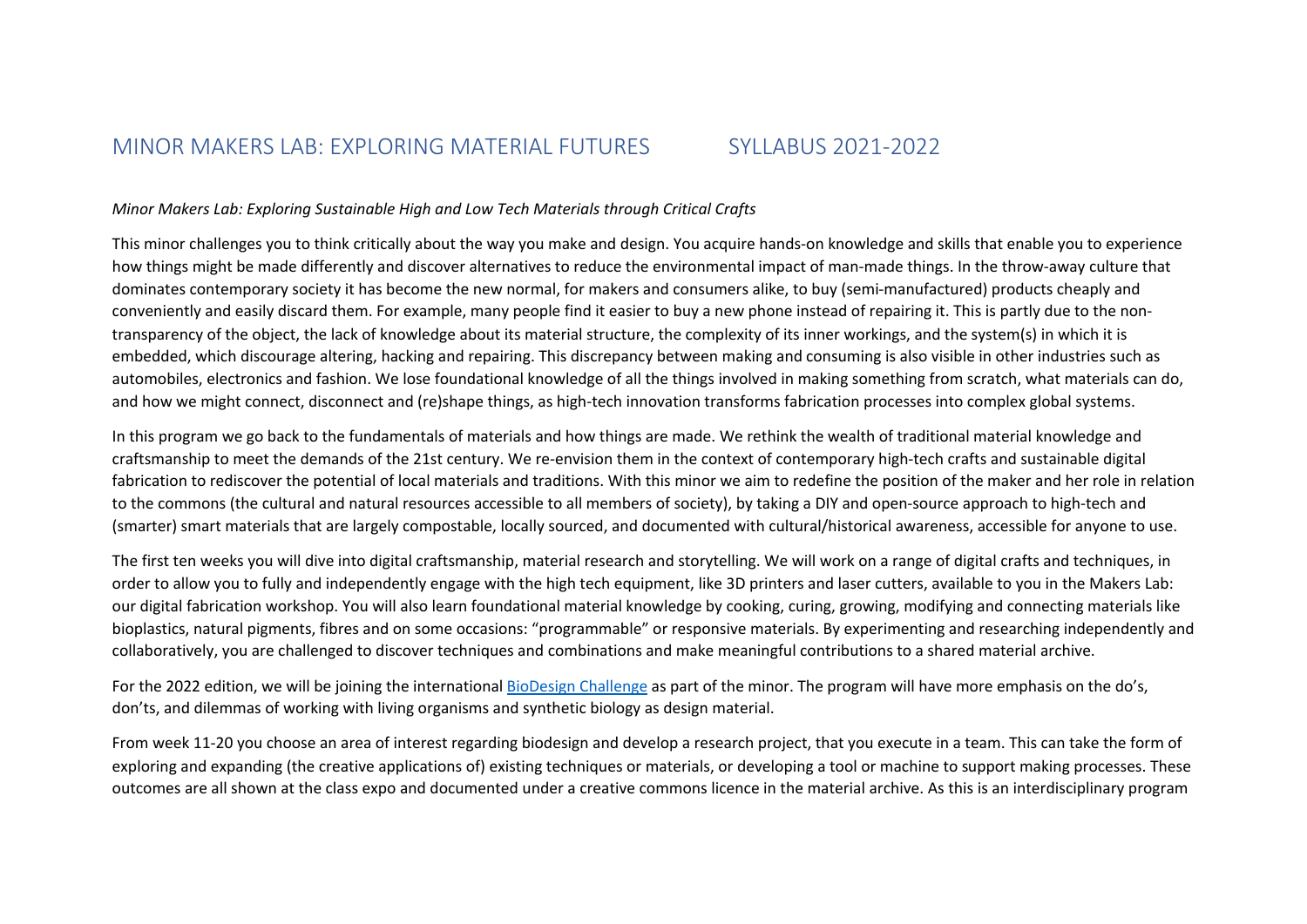with participants from very different fields, students can expect a lot of freedom to follow their own interests and be creative. Tutors, researchers, and designers and makers from the professional field will support you in critically reflecting on your experiments, contextualizing your creative practice and understand where and why your work could be or become relevant.

# Learning objectives

At the end of this minor, you have developed yourself as a material storyteller and critical maker. You bring valuable hands-on knowledge and skills to any professional environment: you can work with conceptual frameworks to initiate question-driven design processes for exploring sustainable material development with an awareness of the politics, cultures and histories of made objects. This allows you to develop an ethical contemporary maker practice and share your expertise in a way that allows others to build on and learn from your work.

### *Digital Craftsmanship*

The ability to safely and creatively use lab equipment and tools to design and fabricate 2D and 3D objects and textures, make functional molds, following recipes to recreate and modify biopolymers, grown materials and pigments.

### *Material Research & Documentation*

The ability to analyse the properties of materials and their relationship to tools and production processes used, in order to identify areas for further question-led material exploration. Knowing how, when and what to reference and document in order for others to reproduce, replicate and continue building on your work.

#### *Argumentation & Storytelling*

The ability to develop stimulating scenarios and use effective (material) storytelling techniques to build an argument for the future relevance, urgency and creative potential of their materials research, presented as part of an exhibition.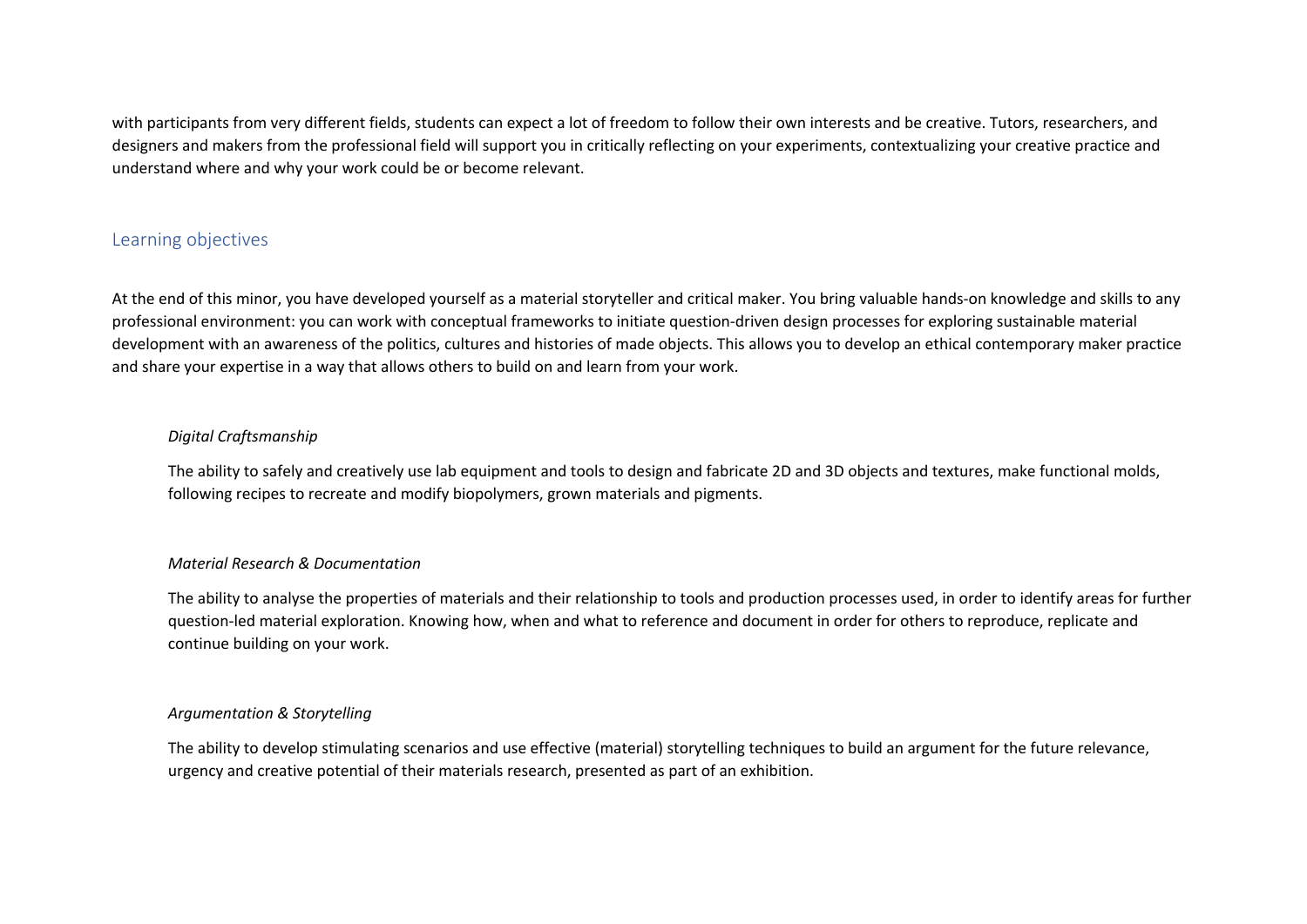# Requirements & Grading

Your performance will be evaluated using the following criteria:

- Substantial new work prepared for each class or team meeting
- Thoughtful responses and follow-ups to criticism
- Ability to develop a clear, workable idea and move forward in a coherent and inspired way
- Collaboration/constructive teamwork and class participation
- Engagement in dialog and the ability to give constructive criticism
- Attendance and promptness, ability to fulfil requirements and meet deadlines
- Thoughtful and safe conduct in relation to other people, the workspace, materials and tools

# Digital Craftsmanship – 10 EC

Block 1: each week you will be given an assignment to build up your skills and competences in digital design and fabrication, culminating in a free assignment where these skills are combined. In block 2 you will develop a team project with peers, to contribute to the BioDesign Challenge. The quality of your experimentation and prototypes determines 50% of your grade.

| Development of digital design & fabrication skills (block 1)  | 25% |
|---------------------------------------------------------------|-----|
| Active participation in class (presenting work etc) (block 1) | 25% |
| Team project: design and execution (block 2)                  | 50% |

#### Materials Research & Documentation – 10 EC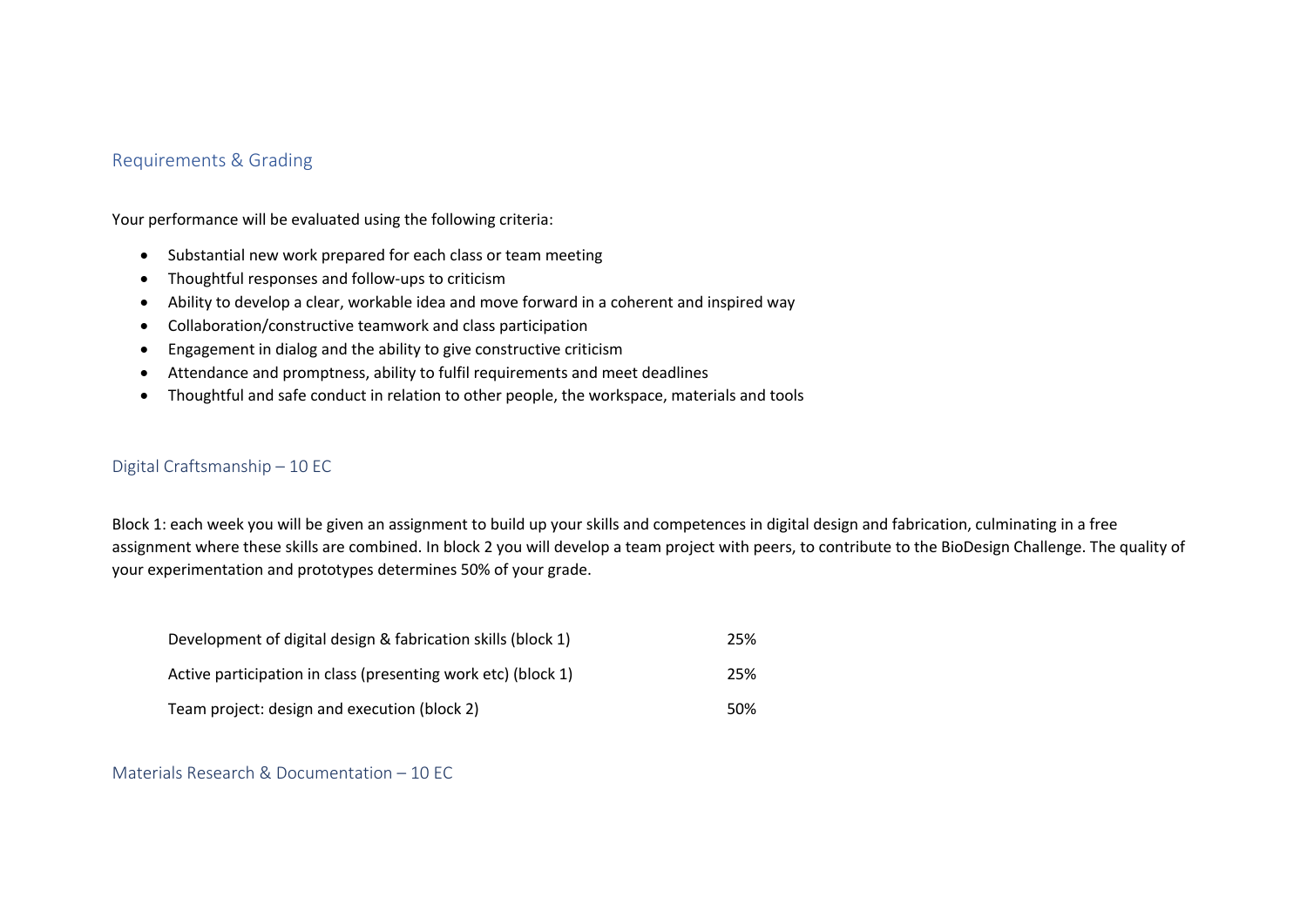Block 1: minimum of 5 material samples with corresponding sample labels is required for a pass (5.5). The grade is determined based on quality and originality of the samples contributed. These can be variations on tried and tested recipes. You will create material samples to contribute to the collaborative material archive, samples are accepted if they: 1) are well-crafted and carefully finished, 2) describe the process in a reproducible way, 3) clearly state sources and the contribution made by the student.

Block 2: at least one innovative material or distinctive process or new tool will be documented in full, via extended documentation, as described in the material archive guidelines, and submitted to the online material archive. This should be an original contribution.

| Documenting and archiving of material samples (block 1)              | 50% |
|----------------------------------------------------------------------|-----|
| Quality of material research and experimentation (block 2)           | 25% |
| Extended documentation of innovative material/process/tool (block 2) | 25% |

# Argumentation & storytelling – 10 EC

Block 1: you engage with academic and popular texts on biodesign, and actively reflect on, and process the concepts and ideas discussed in class, by developing weekly reflections in the form of a short text (e.g. a micro essay) *and* a visual component. You develop an aesthetic way of compiling your reflections and hand in your reflection document at the end of block 1 (can be deck of cards, riso printed zine, AR enriched publication, other).

Block 2: the storytelling around your team project makes a clear and compelling argument and is exhibited in a professional way at the class expo and BioDesign Challenge.

Your research documentation should always demonstrate: 1) craft and quality of writing, 2) quality, resolution and legibility of imagery (only original visual material created by you is allowed) 3) evidence of thorough research and experimentation, and 4) selective documentation of the whole work, as well as significant parts.

Engagement with readings & class participation 25%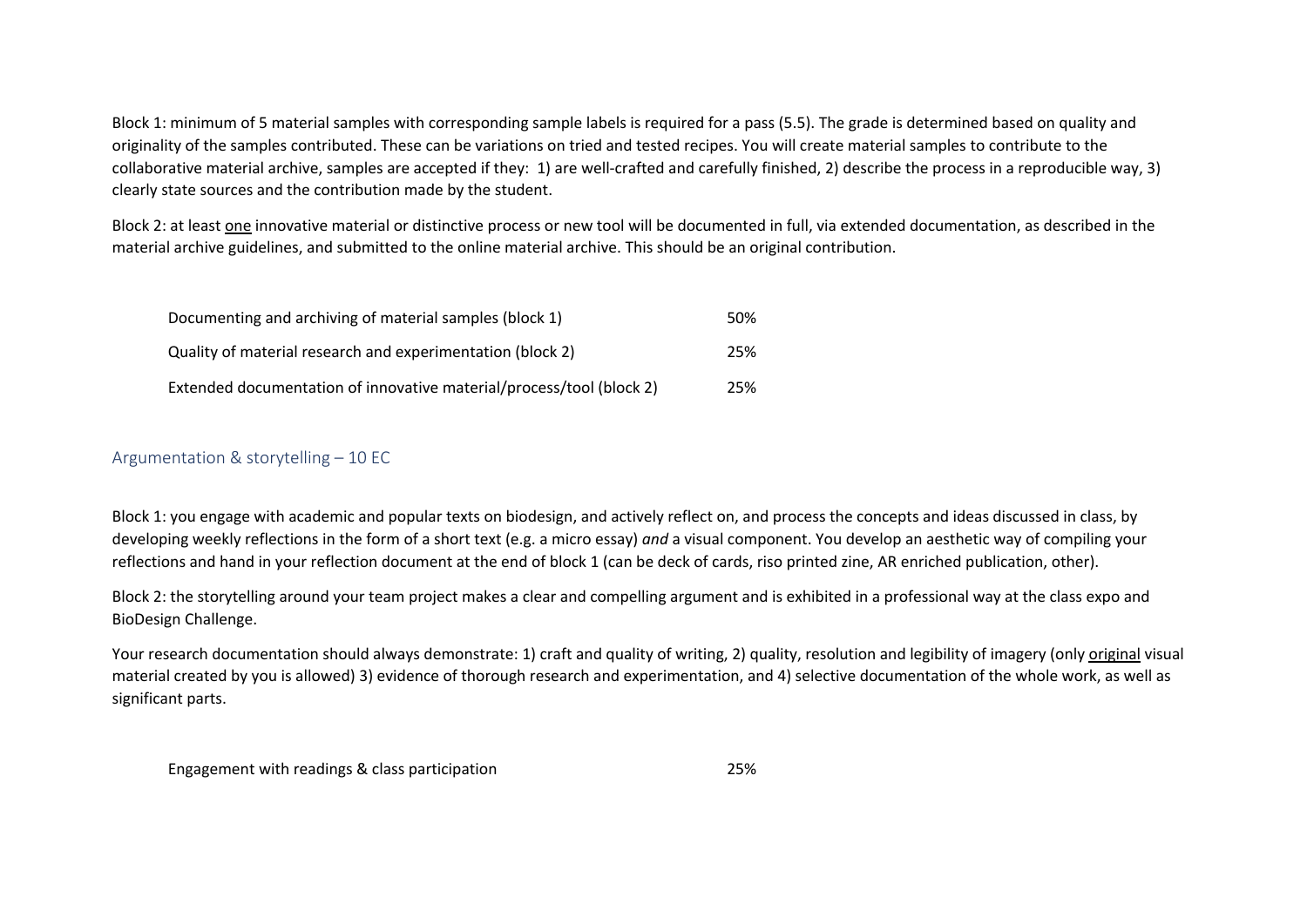| Quality of reflection document (block 1) | 25% |
|------------------------------------------|-----|
| Storytelling team project                | 50% |

### Grading policy

**8,6-10,0** Student as demonstrated mastery of the learning outcomes outlined in the course syllabus. Student demonstrates excellent understanding of subject material and will be able to develop/present new and innovative concepts in the subject without additional help. He/she completes all course requirements on time, with precision and insight, as well as contributes to a stimulating classroom environment by attending all class sessions, by actively engaging in class discussions, and by interacting with other students.

**6,6-8,5** Student has demonstrated some aptitude, but not necessarily mastery, of the learning outcomes. Student displays excellent to above average grasp of the subject and completed all assignments on time with precision and insight, attended class regularly and engaged in discussions. Some students may have work that is equivalent to an "A" student but may not have taken initiative to go beyond specifically assigned materials.

**5,5-6,5** Student has demonstrated minimal aptitude for the learning outcomes covered in the class Student is unable to demonstrate understanding of the subject material. He/she may not have completed all course requirements on time, or attended class sessions, or participated in class discussions. In addition, a "C" student's work may not demonstrate competence in the subject material and/or may not be presentable outside of class.

**Less than < 5.5** Student has demonstrated no aptitude for the learning outcomes to the instructor's satisfaction (fail)

**N/A** = Student is insufficient to to receive a grade and has arranged to demonstrate aptitude at a later date. N/A will only be given to clear and unambiguous cases of hardship. Having several concurrent deadlines are not cases of hardship. It is up to the instructor to provide a date when late work will be due.

*When you successfully complete this course, you will receive 30 EC. Please not that 30EC equals no less than 840 hours of study. That is 40 hours per week! Plan your work realistically, making things takes time, growing them even more.* 

Plagiarism and academic requirements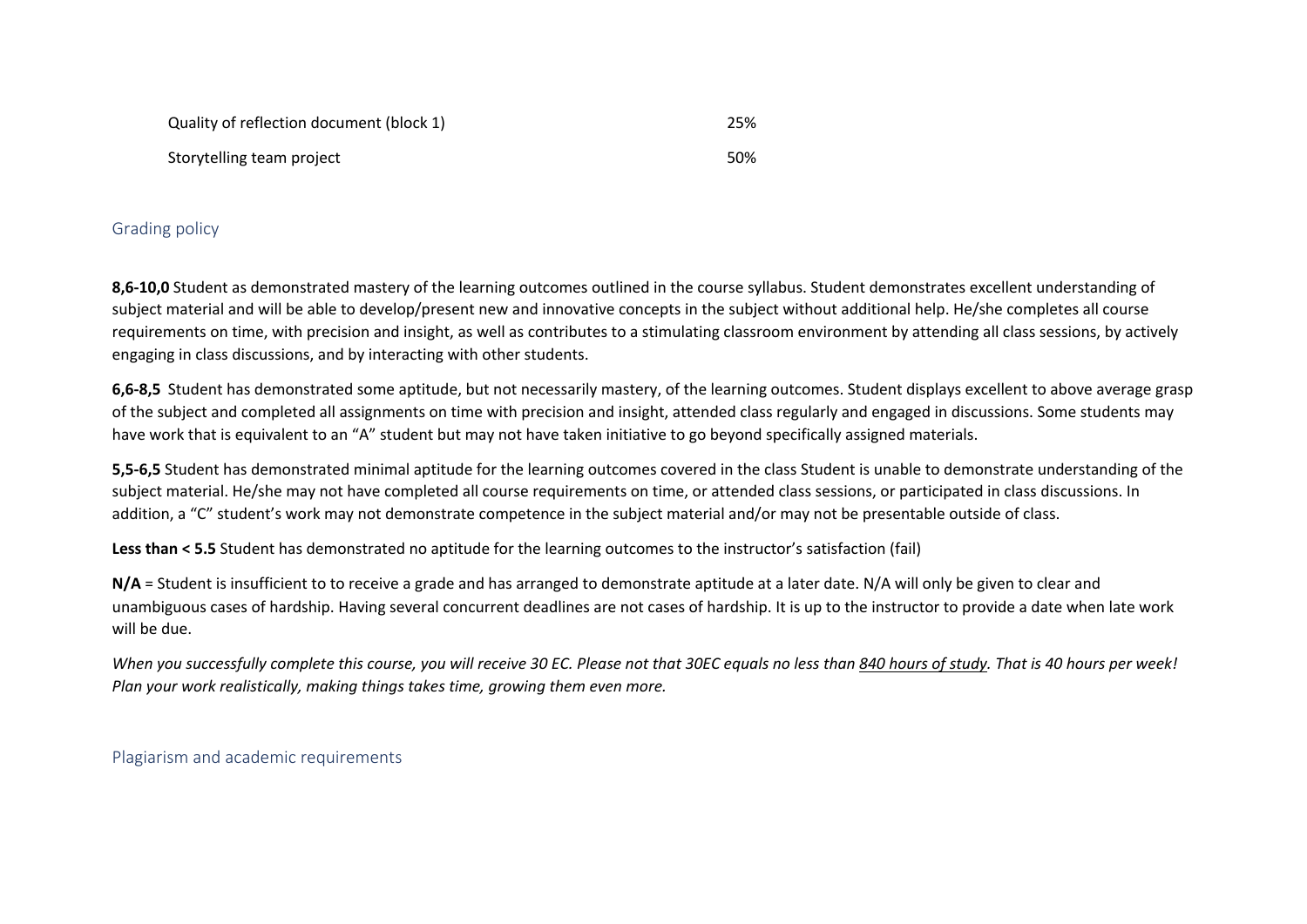Your documentation and research reports should not include images and other materials that others have created, unless you have permission from the owner *and* the materials are properly cited. Infringement of copyright is not acceptable. We do not expect you to invent the wheel in this course, but we do expect you to make meaningful and original contributions to a body of work, which you acknowledge and reference. You should never present someone else's work as your own. If we suspect that you handed in work that is not your own, we will perform checks with a plagiarism scanner and where necessary a manual Google search for images and text. It is your responsibility to educate yourself on what constitutes plagiarism and acceptable academic practice. Review AUAS guidelines here: https://www.amsterdamuas.com/library/support/studying/acknowledging-sources/acknowledging-sources.html

### Attendance Policy

As we are very limited due to COVID-19 regulations, students are expected to be on time for class and attend all class sessions (both online and on-campus). We will not be recording any sessions and it is your own joint responsibility to take class notes. You can take your own notes, or set up a system for collaborative notetaking. You will receive grades for active class participation (see above) this can only happen if you show up, of course. If you will not be in class, notify the teacher responsible at least 1 hour in advance. Job interviews and travel commitments are not legitimate reasons for missing class.

### Community principles

We expect that every member of our community acknowledges, values, and practices the following guiding principles:

We recognize that each of us has dignity, and aim to create and maintain a climate of equity and justice, which we demonstrate by showing respect for one another. We affirm the right of freedom of expression within our community as long as the exchange remains non-violent. We acknowledge that our society carries deep-rooted injustices and biases. Manifestations of discrimination are not tolerated, whether they are based on race, ethnicity, gender expression, age, visible and non-visible disability, nationality, sexual orientation, citizenship status, religious, political or spiritual beliefs, socio-economic class, knowledge or skills level, or other differences among people which have been used as an excuse for misunderstanding or hatred. We recognize and cherish the richness contributed to our lives by our diversity. We take pride in all our achievements, and we celebrate our differences, and we lift each other up. We recognize that each of us has an obligation to the learning community we have chosen to be a part of by enrolling in this course. We will strive to build and maintain a learning climate based on mutual respect and caring.

*Source: adaptation from UC Davis' Principles of Community (Biodesign Syllabus, Winter 2018)*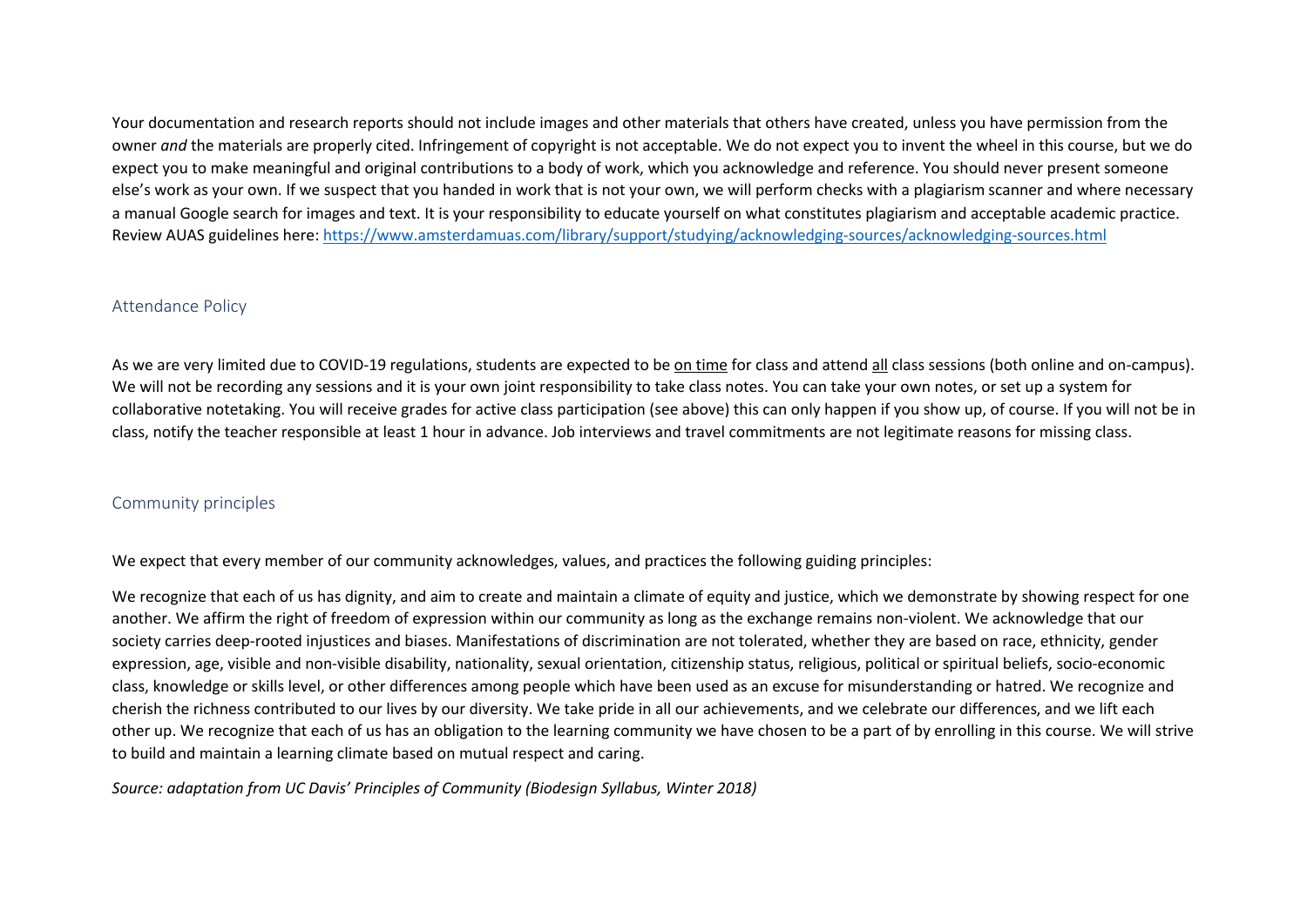# Practical information

# Key dates and deadlines

- Start block 3: 7 February 2022
- Start block 4: 18 April 2022
- Deadline Biodesign Challenge: 2 June 2022
- BioDesign Summit: 20-24 June 2022
- Class expo 23 June 2022
- End semester: 8 July 2022
- Holidays (see schedule below and in the minor's Google Calendar): https://calendar.google.com/calendar/u/0?cid=MmtlYXBiNXJqYmhhdGI3cWhucjE1bTdqYXNAZ3JvdXAuY2FsZW5kYXIuZ29vZ2xlLmNvbQ

# Capacity of spaces (as long as COVID-19 regulations apply)

- Makers Lab digital toolshop BPH 00B07: 10 pers
- Makers Lab manual toolshop BPH 00B05: 5 pers
- Biolab BPH 00B03: 7 pers

# Costs

€ 150-200 euros. We will request you all put € 100 into the class cash box up front, which we will use to buy materials in bulk at better prices

# Program week to week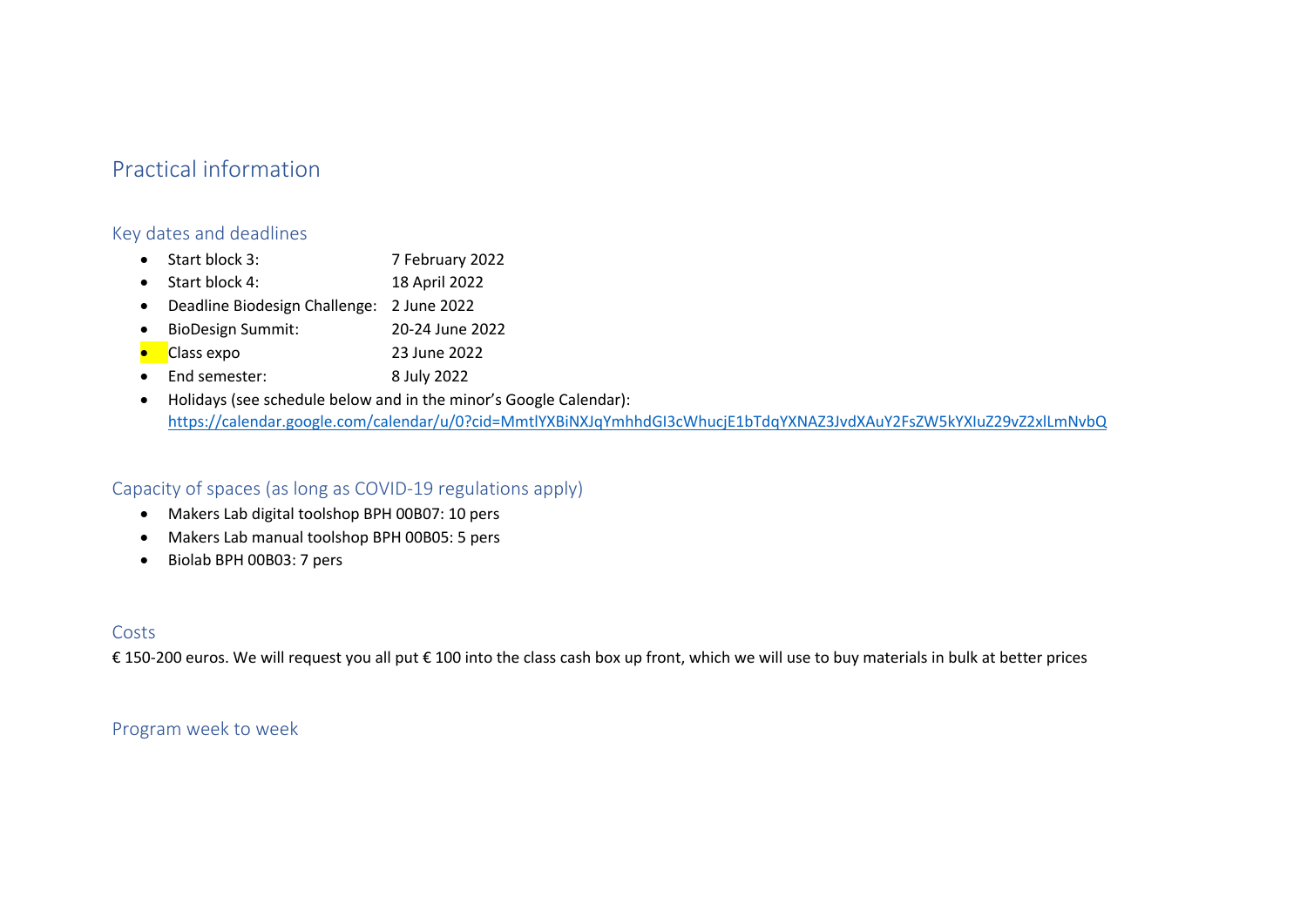# Week 1 – Kick-off (Sam and Micky) - ON CAMPUS

Tuesday 8- 14 Feb 2021

*Topic(s):* Welcome to the minor Makers Lab: Making as Research. We will introduce the program, get to know each other, introduce the Makers Lab and the Teams collaboration environment. We go out for our *Waste Walk* around the campus area and Elise Luttik gives a photography-workshop. Wednesday morning we will have our first reading session, please prepare yourself by reading the text of Bill Meyers and formulate answers to the guiding questions. Wednesday afternoon, Thursday and Friday are reserved for Biomaterials Kitchen. The interns of the BioArtScience project will give a small workshop about their projects and after that we work with the biobased polymer recipes of the Material Archive. You are going to make the materials you'll need for next week's assignment.

### *For Biomaterials Kitchen: please bring a glass jar (±300ml) or a plastic container (not to be used for food afterwards)*

*Readings:*

• Myers, William. "Beyond Biomimicry" in: *Bio Design: Nature, Science, Creativity.* London: Thames & Hudson, 2018: pp.10-17.

# Week 2 – Auto-connecting materials (Sam + Olivier)

#### Tuesday 15 – 28 February

*Topic(s)*: Mono-materials are more easily recyclable than combined materials and composites. To aid this, we could take connective elements such as glue, stitches, screws and other connective hardware out of the equation, and instead explore how materials might connect to itself. For this week's assignment you are assigned a flat material (such as a sheet of bioplastic, bacterial leather, textile, other) and asked to develop a connection without adding *any*  additional materials. The connection can be inspired by everything but remember that the connection has to add something to your material's qualities, limitations and size. Work in pairs, partner up with somebody you haven't worked with yet. Use Rhinoceros 6 to create a cut file for your design, cut it on the laser cutter.

#### *Readings*:

- Flusser, Vilem, "The Factory" in: *The Shape of Things: A Philosophy of Design.* London: Reaktion Books, 2017 (1999): pp. 43-50.
- Franklin, Kate, and Caroline Till (eds) "Introduction" and "Co-Creation" in: *Radical Matter: Rethinking Materials for a Sustainable Future*. London: Thames & Hudson, 2018: pp. 8-11 and 142-165.

Week 3 – Reading week

Tuesday 21-28 February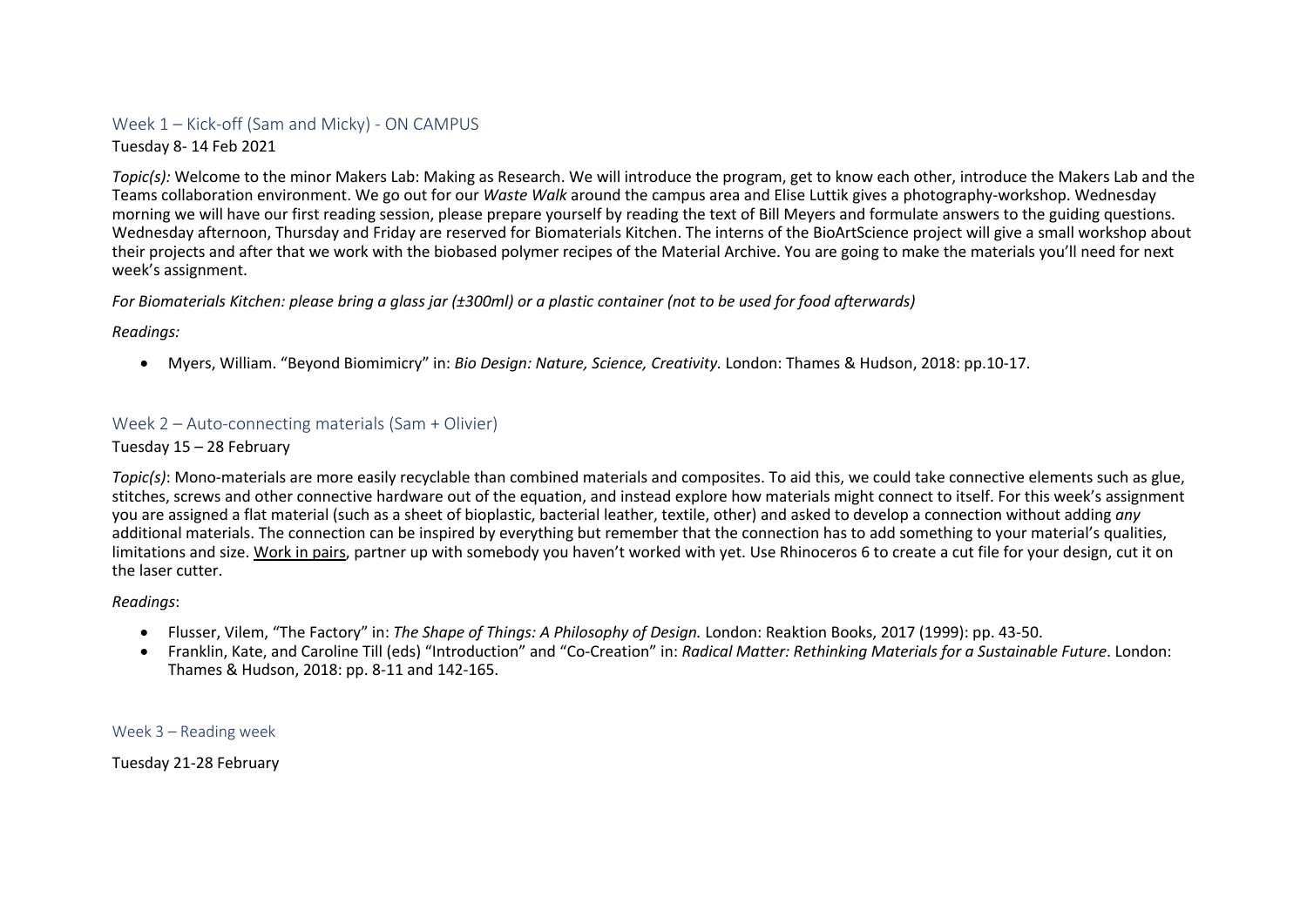*Topic(s):* This week is reading week, there will be no seminars and the lab will be closed except 24 February, the laser cutters are available for your assignment. Use the extra time to finalize last week's assignment that is due the Tuesday right after reading week (1 March). If you are unfamiliar with Rhino, use this week to practice some tutorials: you will need it next week. Please prepare ahead and start reading the 'Working with Fungi' text for week 5: it is rather long but contains important information about working with mycelium.

*Readings: no seminar this week, prepare the readings for week 4 (and 5)*

*Machine time booking links:* n/a

*Deadline and deliverables:* see week 2

# Week 4 – Material Alchemy (and Mould-making) (Olivier)

Tuesday 1 - 7 March

*Topic(s):* Although science is commonly not understood as an everyday activity that is part of life, in reality, we encounter biology and chemistry all the time. Not in a laboratory, but in the household. We cultivate plants in our own gardens, to prepare them in our kitchens and eat them. And after all is done, we will clean the area thoroughly to make sure we don't grow unwanted microorganisms. By means of culinary, technical, chemical and biological advances we have been able to understand ingredients and the chemical processes we engage in while cooking and cleaning. Behind the scenes of the food industry, a lot of wonderful by-products are thrown away instead of used as a potential resource. Contemporary material alchemists return to the kitchen to allow us to reconnect with locally abundant materials. You will engage with several recipes to create bio-based, renewable materials, and design and fabricate your own moulds to create shapes and textures. Probably not be safe for consumption!

*Readings*:

- Kelley, Lindsay. "Subject P: Embodying Home Economics" in: *Bio Art Kitchen: Art, Feminism and Technoscience*. London/New York: I.B. Tauris, 2016: pp. 14-22.
- Franklin, Kate, and Caroline Till (eds) "Shit, Hair, Dust" in: *Radical Matter: Rethinking Materials for a Sustainable Future*. London: Thames & Hudson, 2018: pp. 8-11 and 74-107.

# Week 5 – Biomaterials: Radical collaborations with nature (Sam)

# Tuesday 8-14 March

*Topic(s):* Design materials are dead. Long live design materials! As designers, we have come to appreciate predictability and malleability in materials, with cheap petrol-based plastics as its pinnacle. It is these materials we can bend to our will as designers, make them do whatever we want, in easy and scalable ways, but with devastating ecological results. What if, instead of telling materials what to do, we started listening and observing their cycles of life? We will explore radical mycology (the study of fungi, e.g. mushrooms, molds, yeasts, and lichens) as 1) a social philosophy that describes cultural phenomena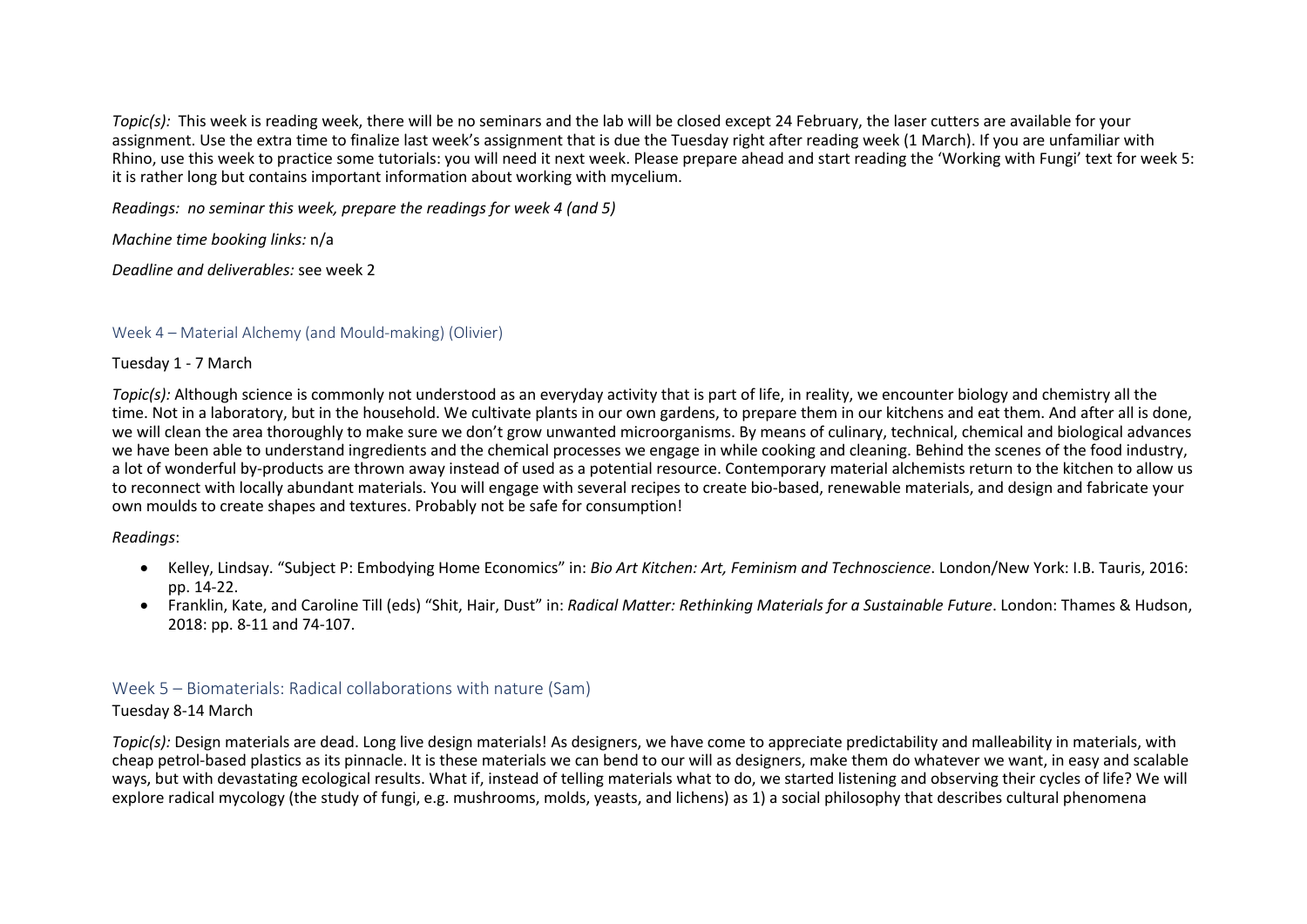through a framework inspired by the unique qualities of fungal biology and ecology, 2) a mycocentric analysis of ecological relationships, and 3) a grassroots movement that produces and distributes accessible mycological and fungal cultivation information to enhance the resilience of humans, their societies, and the environments they touch (McCoy 2016: vii).

*Readings:*

- Armendariz, Angela and Patrik D'haeseleer "Working with Microbes (Revised V.2)", no date. Available at: https://docs.google.com/document/d/12gavZZEyT3en6gdKVRByraGLoqybI4nn\_zp8g3iSB4w
- McCoy, Peter*.* "Introduction: Toward a Radical Mycology" in: *Radical Mycology: A Treatise on Seeing and Working with Fungi.* Portland: Chthaeus Press, 2016 (1985): pp. xv-xx.
- McCoy, Peter*.* "Part IV: Working with Fungi" in: *Radical Mycology: A Treatise on Seeing and Working with Fungi.* Portland: Chthaeus Press, 2016 (1985): pp. 201- 287.

# Week 6 – Color as Material (Sam)

Tuesday 15 – 21 March

*Topic(s):* Color is fundamental to our experience of the world and an interesting interplay between the thing itself and what we perceive. A tomato for example absorbs short and medium wavelenghts of the spectrum, and bounces back everything that isn't blue, violet, green, yellow and orange. Which leave red as the only color that reaches our eye. We see what the tomato is not (St Clair 2016: 13). Color is everywhere, color is life and life is color. But it is also evasive: to capture color is to kill it. And even then, it may fade, change color, or disappear altogether. It is for this reason that synthetic pigments, inks, dyes and paints have been developed, but with often devastating consequences for the environment. Synthetic textile dyes for example are a major cause of water pollution. This week we will dive into the material reality of colors. We will explore natural inks by extracting pigment from barks, plants, leaves and insects, and we will create a bacteria textile dye that requires hardly any water. We don't suggest that natural dyes are *the* solution, but perhaps they *can* help us appreciate again how special it is to surround ourselves with colors that are out-of-season, and that we should not take this for granted.

*Readings:*

- Agapakis, Christina. "Biofabrication 101", *Medium.* 23 January 2015. Available at: https://medium.com/re-form/biofabrication-101-1b1757ce5404
- St. Clair, Kassia. *The Secret Lives of Colour*. London: John Murray, 2016: pp. 10-35.

Week 7 – Materials Research & Archiving (Astrid)

Tuesday 22-28 March 2021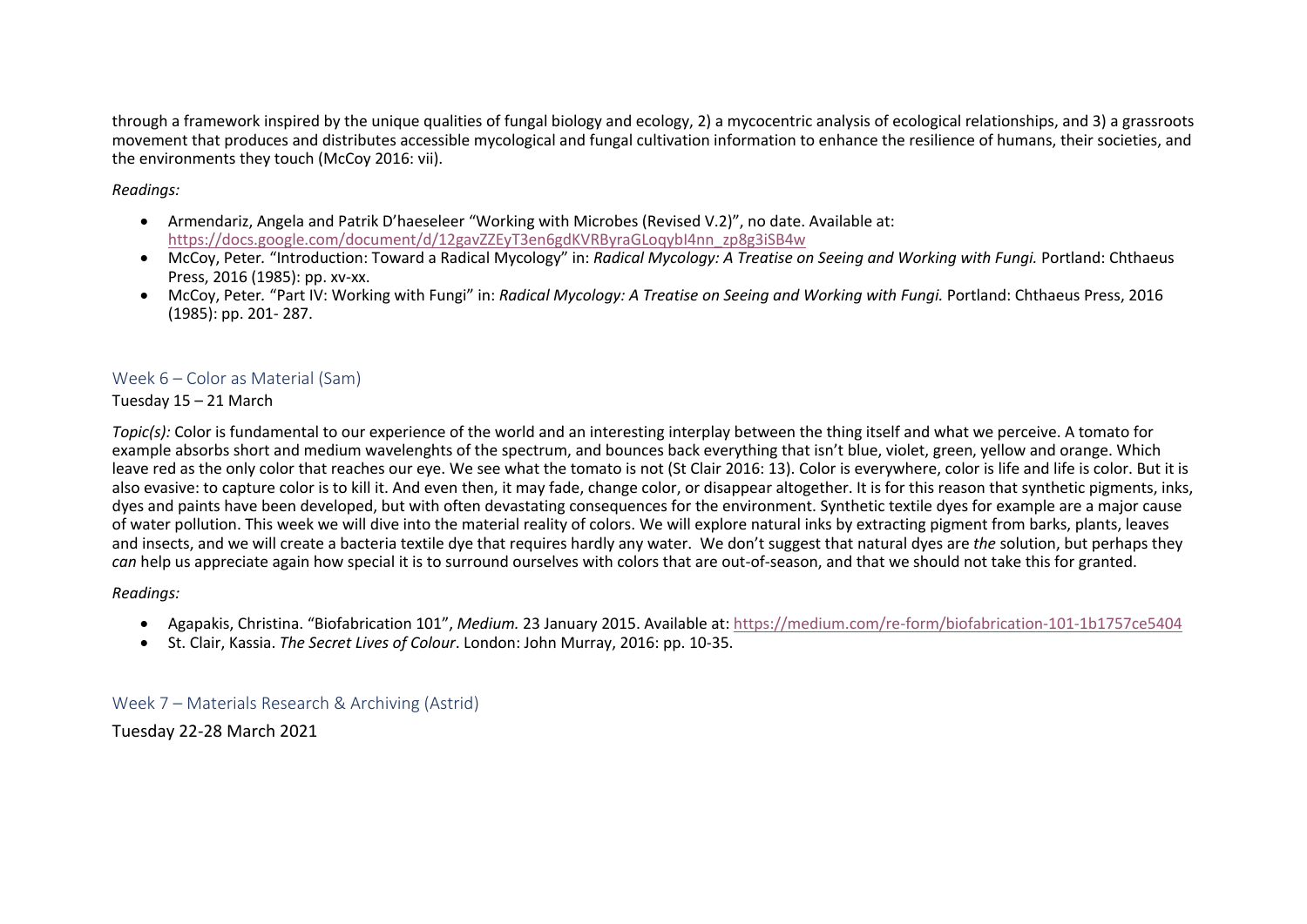Topic(s): This week we will dive into the lab's material archive. You will learn to observe, describe and compare materials, and familiarize yourself with a number of protocols for more in-depth collaborative archiving. You will engage in further material testing at home and in the workshop(s).

### *Readings:*

- Karana, Elvin, Bahareh Barati, Valentina Rognoli and Anouk Zeeuw van der Laan. "Material Driven Design (MDD): A Method to Design Material Experiences" in: *International Journal of Design*, 9(2), 2015: pp. 35-54.
- Bogers, Loes. "Archiving New Naturals". *Fabricademy,* 2019-2020. These pages in particular:
	- o https://class.textile-academy.org/2020/loes.bogers/projects/archiving\_new\_naturals/
	- o https://class.textile-academy.org/2020/loes.bogers/projects/outcomes/24\_core\_recipes/
	- o https://class.textile-academy.org/2020/loes.bogers/projects/outcomes/tools\_and\_templates/recipe\_template/

# Week 8 – Biodesign (Astrid)

### Tue 29 March –4 April

*Topic(s):* This week we will start preparing for the Biodesign Challenge as we consider *livingness* as a material quality in design (Karana 2020). We will look at the exhibition catalogue from 2019's Milano Triennale with the topic of "broken nature". We will also discuss the Biodesign Challenge categories and judging criteria. Get inspired this week to start thinking about possible projects for the challenge! Your assignment for the week is to devise an experiment that combines the techniques covered so far and come up with an interesting "new" material combination or process that results in a material with qualities we haven't seen until this week. Some examples: create a composite material (matrix and reinforcement) out of waste materials, experiment with gravity in fabric formwork, or figure out the process to print with pastes using the paste extruder we build in the kick-off week.

# *Readings:*

- Karana, Elvin. *Still Alive: Livingness as a Material Quality in Design.* Breda: Avans University of Applied Sciences, 2020: pp. 6-26. Available at: https://issuu.com/caradt/docs/still\_alive\_caradt\_avans\_vweb
- Antonelli, Paola, and Ala Tannir. *Broken Nature: XXII Triennale di Milano,* 2019

# Week 9 through Week 10 - Material Archiving II: documenting and reflecting (Sam)

# Tuesday 5 – Thursday 14 April

*Topic(s):* we will round off the first part of the program with a synthesis of your reflections. Each week you have prepared plain text and images to reflect on each week's readings. For the midterm exam, you are asked to synthesize these reflections into a printed portfolio. You will learn to use the RISO printer (a Japanese stencilling machine that uses ink based on soy, and stencils made of banana leaves). Come up with a concept to present your reflections, they may take any form (poster, card sets, booklets, combined techniques, an AR publication with AV media embedded, as long as parts of it are printed on the RISO).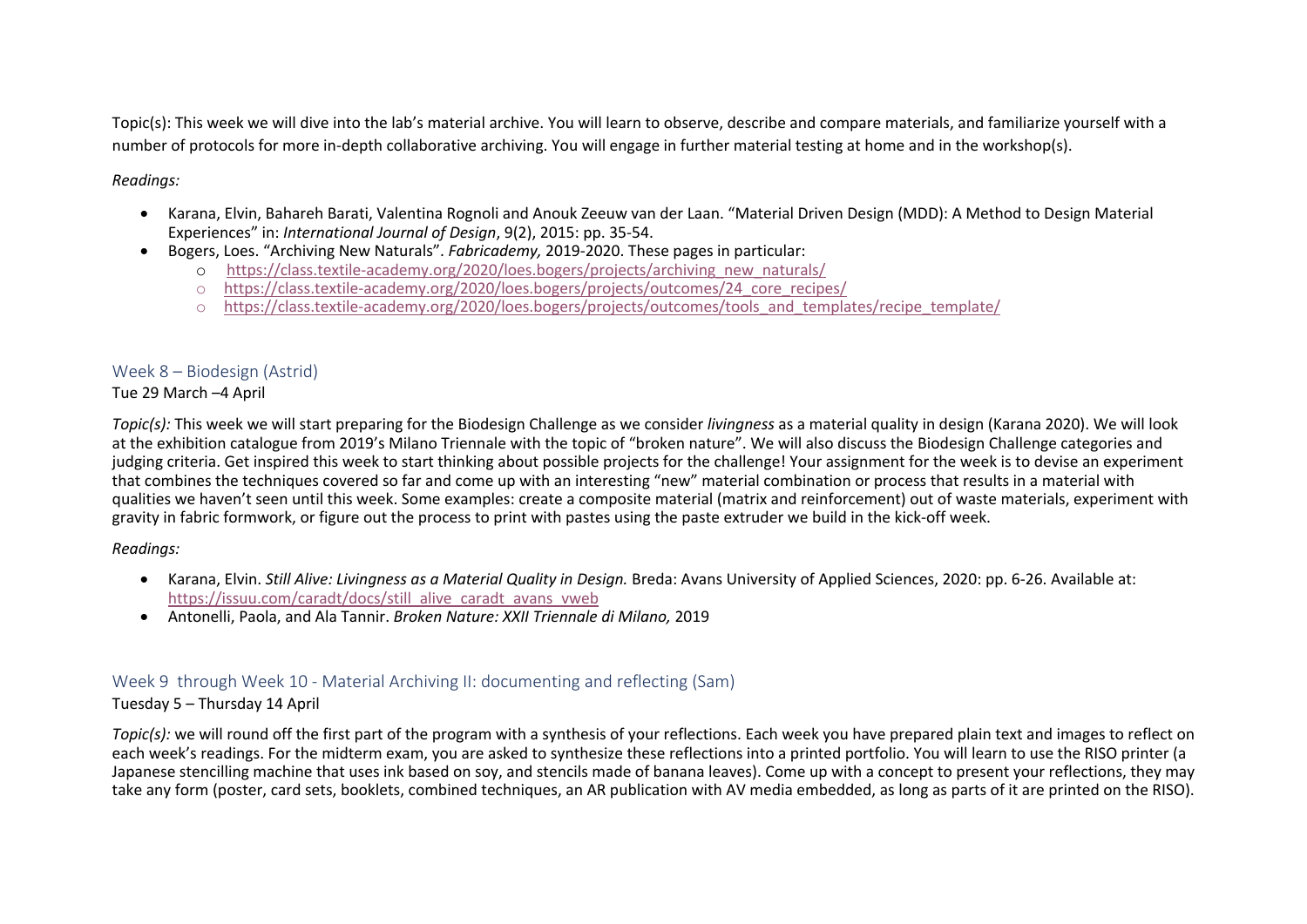Furthermore, you will finalize the in-depth documentation of the experiment(s) you did in week 8, following the documentation template discussed last week. Finalise all your material samples to contribute to the archive and finish all your pending assignments to fulfil requirements for the midterm exam.

*Readings: no readings and no Meet the Makers this week.*

*Note: Friday 15/4 and Monday 18/4 are public holidays (lab closed)*

### Week 10 – Mid-term assessment (Micky, Sam, Ista)

*Deadline and deliverables:*

- Finalized material samples for the material archive (minimum of 5 samples)
- Your reflection portfolio (2 hard copies)
- Hand-in at the Biomaterials Studio (B1.30, LWB) on Thursday **14 April between 14:00-17:00**.

--------- END OF BLOCK 1 -----

### Week 11 – Biodesign Challenge Kick-Off (Micky and Sam)

### Tue 19-25 April 2021

*Topic(s):* We will kick-off the project phase. In the next 7 weeks you will develop a submission for the international BioDesign Challenge: www.biodesignchallenge.org/ We will review the different categories/themes, deadlines and judging criteria. You will form project teams, meet with your coaches and identify your area of interest.

Start exploring your topic/area of interest by: researching the state of the art and inspiring projects, recently published research papers, and spending time with your material(s) of choice. We will discuss several ideation and decision-making methods and outline different approaches you can take to address the challenge.

#### *Readings:*

- Bar-Shai, Nurit et.al. *Cut/Paste/Grow.* Exhibition catalogue by Observatory/Genspace. New York: Observatory, 2013.
- Franklin, Kate, and Caroline Till (eds) "Living Materials" in: *Radical Matter: Rethinking Materials for a Sustainable Future*. London: Thames & Hudson, 2018: pp. 190-217.
- And we suggest you revisit the works from: Antonelli, Paola, and Ala Tannir. *Broken Nature: XXII Triennale di Milano,* 2019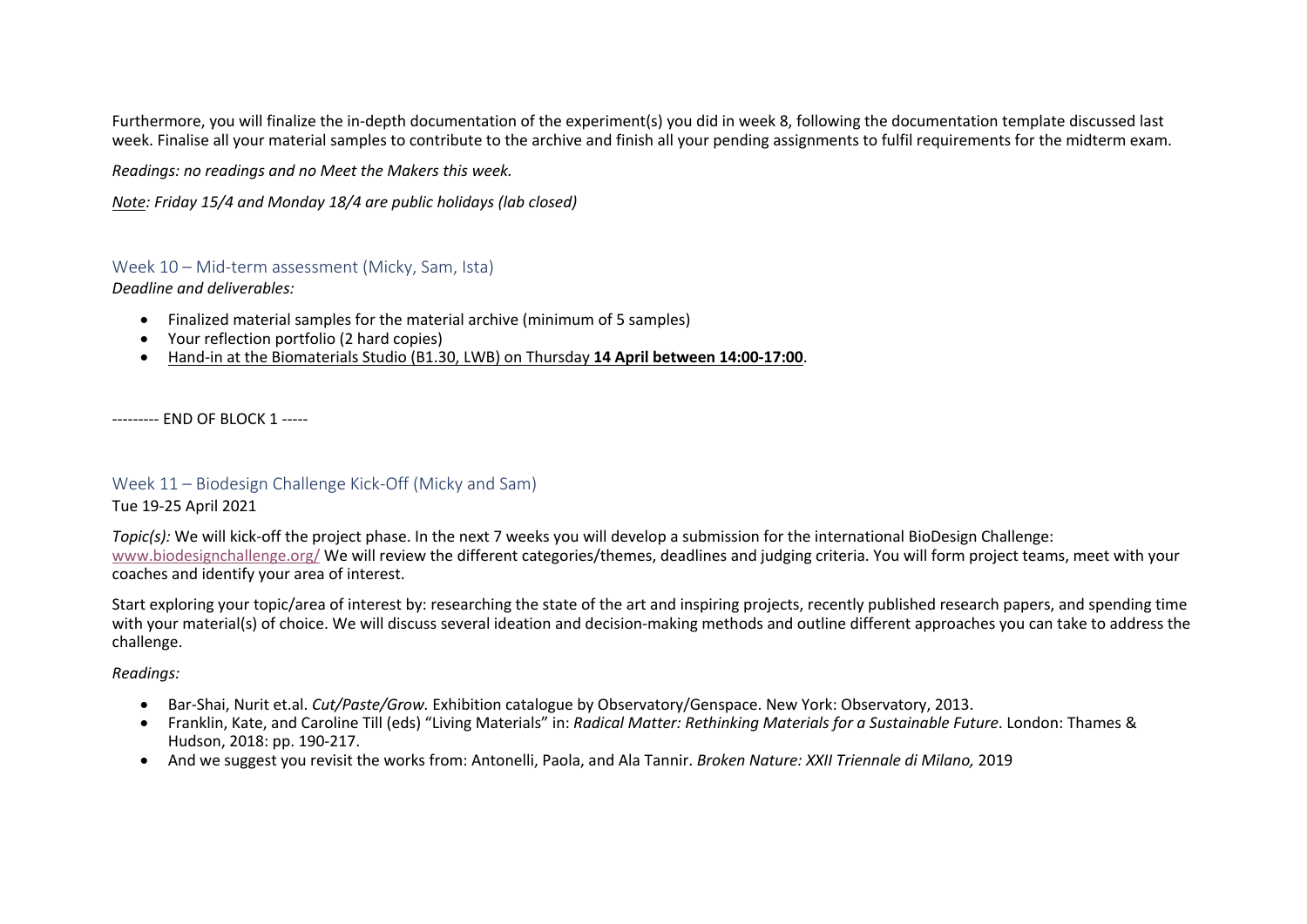### Week 12 – Project work

Tuesday 26 April – 9 May

*Topic(s):* Designer and researcher **Angella Macky (tbc)** will visit us for a lecture/workshop on "living with your designs", or: how you can generate valuable insights by testing out your design proposals on yourself. Furthermore, this week is decision-time. Decide on your final biodesign proposal. We will invite experts from BDC to join us this week to help guide you with your project ideas and execution.

*Readings:*

• Mackey, Angella. "Research Through Design in HCI" in: *Wearing Dynamic Fabric* (unpublished PhD thesis), 2020.

#### *Deadline and deliverables:*

• Submit your project proposal to the teams folder **before Tuesday 26 April 10AM**.

### Week 13 – Project work

Recess week, no classes, lab closed

*Topic(s):* Push your project forward!

*Readings:* N/A

# Week 14 – Project work

Tue 10 May – 16 May 2021

*Topic(s):* push your project forward! Among the teams, discuss your experiments and ideas, and explore different ways of how you might frame your project. We will analyse and discuss different formats for storytelling that may benefit your project.

*Readings:*

- Cogdell, Christina. "From BioArt to BioDesign". *American Art* 25(2) (Summer, 2011): pp. 25-29.
- Lee Sethi, Meera, and Adam Briggle. "Making Stories Visible: The Task for Bioethics Commissions" in: *Issues in Science and Technology* 27(2) (Winter 2011): pp. 29-44. Also available at: https://issues.org/sethi/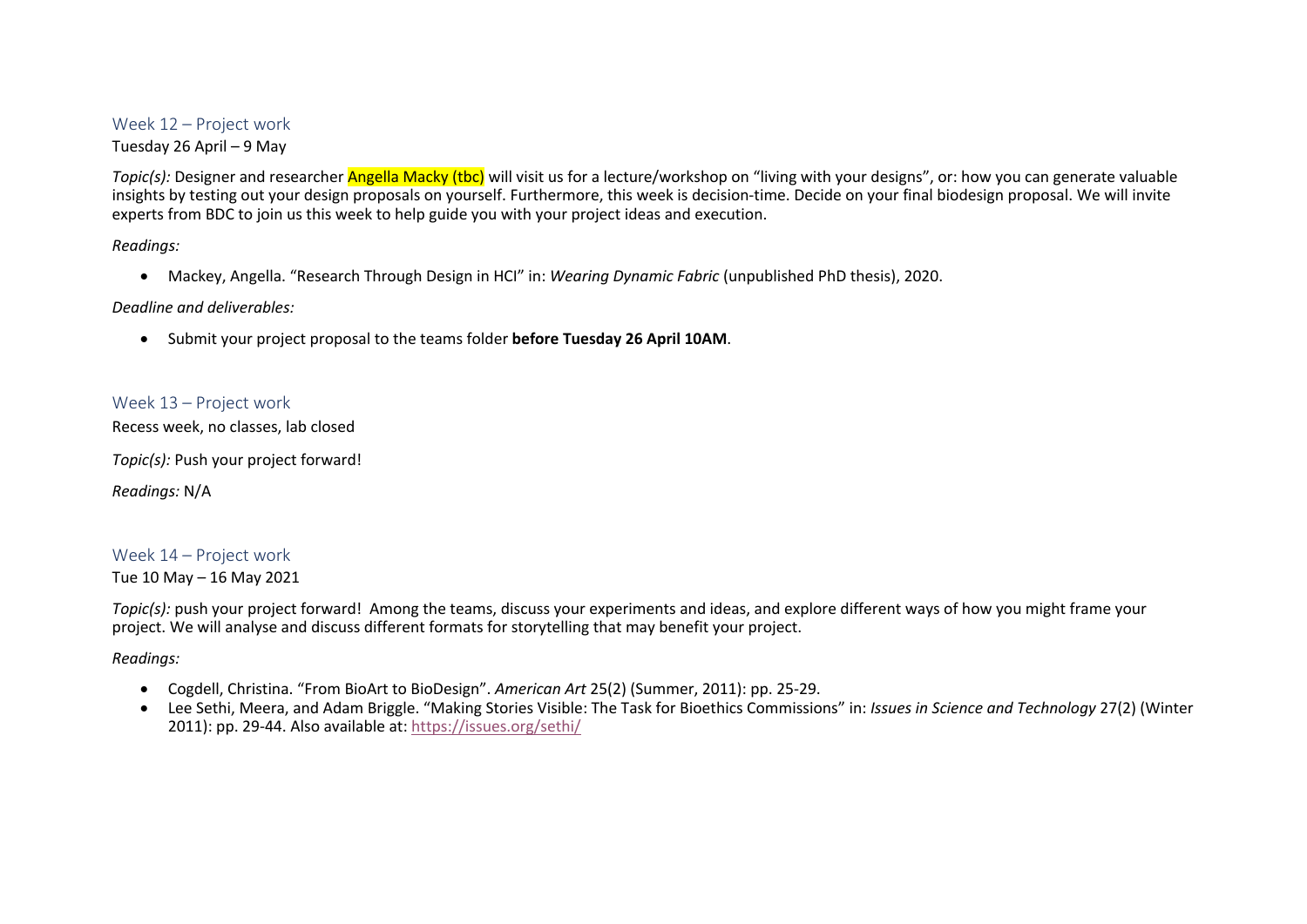### Week 15 – Project work

Tue 17 May – 23 May

*Topic(s):* Push your project forward! There are only 2 weeks left to finalize your project.

*Readings:* N/A

# Week 16 – Storytelling

Tue 24-30 May 2021 (lab closed on Tue 26 and Fri 27 May due to public holiday)

*Topic(s):* This week we will focus on finetuning your project's storytelling. Micky will provide a workshop argumentation and Elise Luttik will also return for another workshop, this time addressing how photography can help you convey your projects' message in the most compelling way.

*Readings:* N/A

# Week 17 – Finalizing your BioDesign Challenge Submissions

Tue 31 May – 6 June 2021 (lab closed on Mon 6 June due to public holiday)

*Topic(s):* This week you will finalize your BioDesign Challenge submission. Elise will give you one more visual storytelling coaching session and you present to your peers on Thursday. Together, we will select which of our projects we will send in for the competition.

*Readings: N/A*

# *Deadline and deliverables:*

- Be ready to present your BDC submission in class on **Thursday 2 June**, and drop your contribution both in the Teams folder and in the Google Drive folder (https://www.google.com/url?q=https://drive.google.com/drive/folders/1Q-xWlUObr0W-yoNFoinj4sv1OEcUnM\_?usp%3Dsharing&sa=D&source=calendar&usd=2&usg=AOvVaw20doAiyKd8bLovrG1K2zrm)
	- o A document with:
		- Project title and description (half page maximum)
		- Names of all contributing team members
	- o 3-5 High-res images and/or renderings
	- o Slideshow presentation
	- o First version of your video (final video due on Monday 13 June 2022)
	- o Link to your website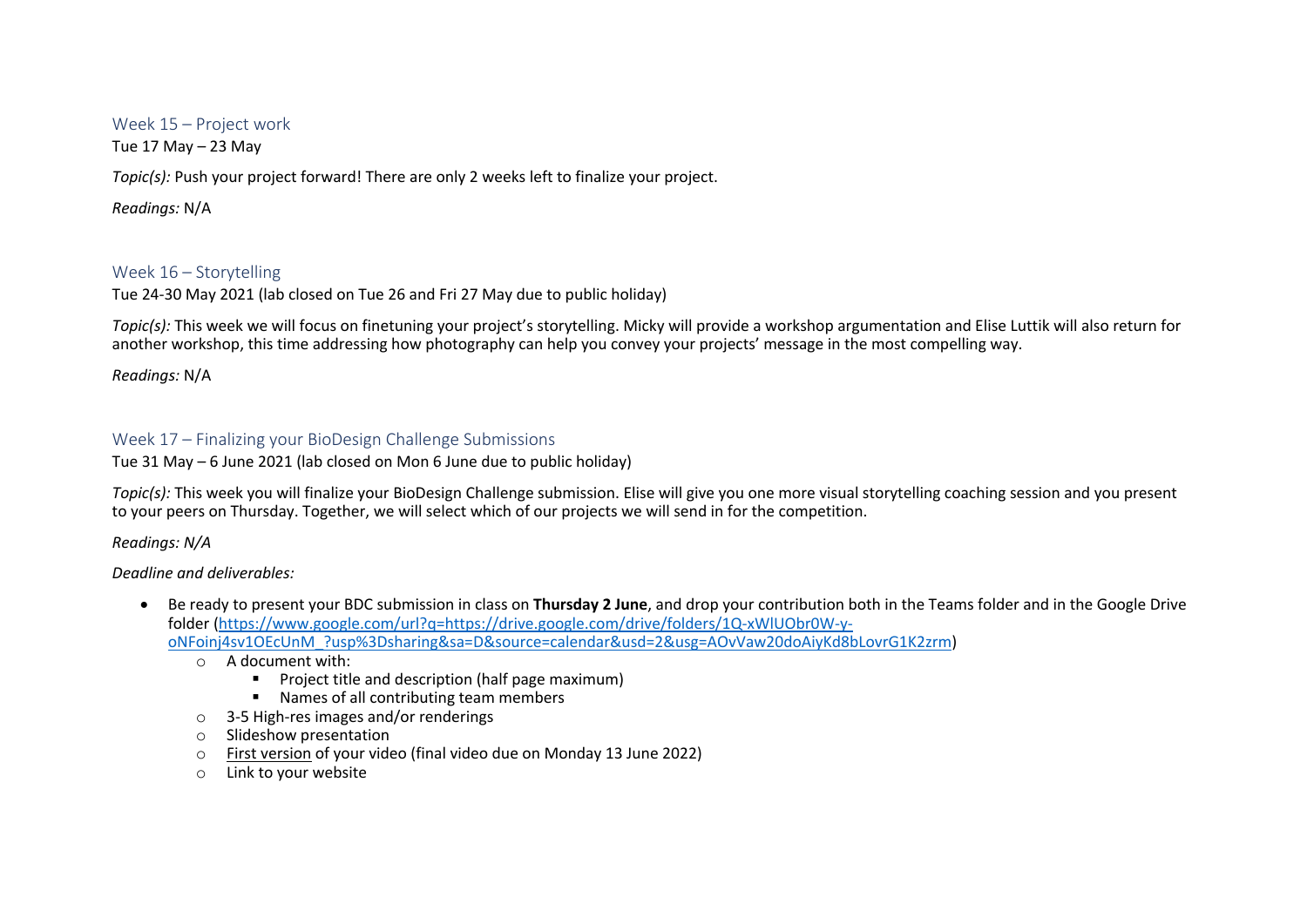### Week 18 – Finishing your projects and video submission

Tue 7 – 13 June 2021

*Topic(s):* Finalise your projects and start working on your final reports. We discuss the structure of your research report.

*Readings:* N/A

*Deadline and deliverables:*

- Submit your final project video no later than **Monday 13 June 11PM (only for final submission project for the BDC)**
- First draft of the research report before **Tuesday 14 June 10AM**

# Week 19 – Preparing for the Class expo

Tue 14-20 June 2021

*Topic(s):* Have a first draft of your research report ready. We discuss your material documentation and collaboratively describe our materials in detail. Think about the expo and how you want to present your project.

*Readings: N/A*

*Deadline and deliverables:*

# Week 20 – Biodesign Challenge Summit and Class Expo

Tue 21-27 June 2021

*Topic(s):* We will attend the BDC online summit and of course attend the Award Ceremony. You will prepare your contribution and built your "booth" for the class expo.

*Readings: N/A*

*Deadline and deliverables:*

- Expo on **Thursday 23 June**
- Hand-in deadline all materials: **Monday 27 June on campus 5PM**